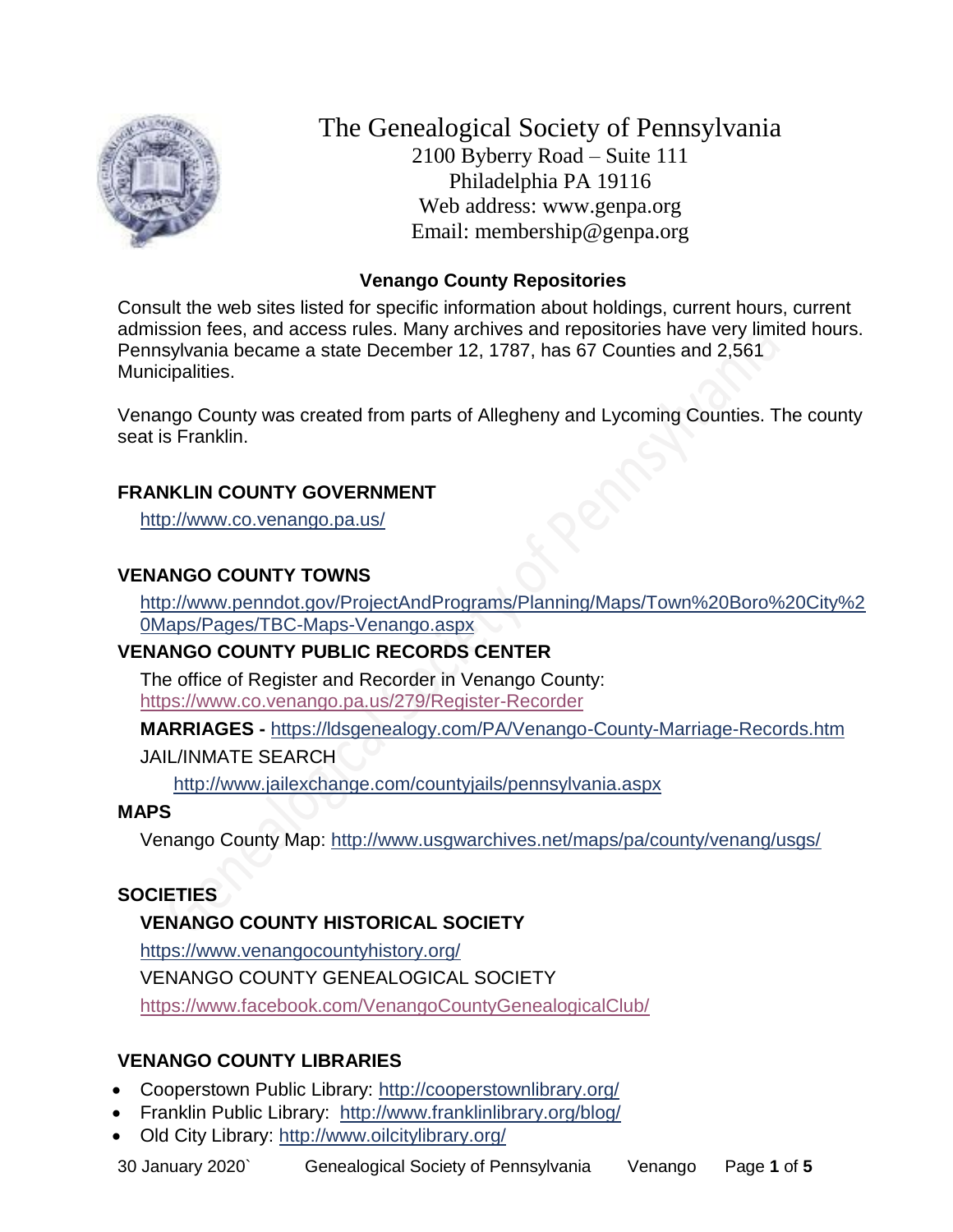# **RESOURCES**

- **Genealogical Society of Pennsylvania GSP** [http://GenPA.org](http://genpa.org/) **GSP Research** <https://genpa.org/research/>
- PAGenWeb **Venango** County <https://www.venango.pa-roots.com/>
- Obituaries –
- **LDS** <http://ldsgenealogy.com/PA> [http://www.newspaperobituaries.net/pennsylvania/venango\\_county\\_obituaries.htm](http://www.newspaperobituaries.net/pennsylvania/venango_county_obituaries.htm)
- County Newspapers
	- o *The Derrick* <http://www.thederrick.com/>
	- o *Explore Venango* <http://explorevenango.com/>
- **Random Acts of Kindness** <https://www.raogk.org/>
- **Family Search LDS:** <https://familysearch.org/>Free site but does require a login Collection List <https://familysearch.org/search/collection/list> [https://www.familysearch.org/wiki/en/Venango\\_County,\\_Pennsylvania\\_Genealogy](https://www.familysearch.org/wiki/en/Venango_County,_Pennsylvania_Genealogy)
- **Collections at the Historical Society of Pennsylvania HSP**  <http://hsp.org/collections>
	- HSP is membership based and there is a fee 1300 Locust Street, Philadelphia, PA 19107 215-732-6200 ext. 235 or [membership@hsp.org](mailto:membership@hsp.org)
- **RG-47. RECORDS OF THE COUNTY GOVERNMENTS** Guide to African American Resources at the Pennsylvania State Archives <http://www.phmc.state.pa.us/bah/aaGuide/AA-RG-47.html>
- **National Archives of Philadelphia** (**NARA**) Mid Atlantic Region: [http://www.nara.gov/research\\_rooms/mid\\_atlantic/](http://www.nara.gov/research_rooms/mid_atlantic/) **Records Request Process**

National Archives 14700 Townsend Road Philadelphia, Pennsylvania 19154-1096 Telephone: (215) 305-2044 Fax: (215) 305-2038 E-mail: [philadelphia.archives@nara.gov](mailto:philadelphia.archives@nara.gov) <https://www.archives.gov/philadelphia>

## **Naturalizations: NARA**

Pennsylvania: Philadelphia, 1790-1991; Pittsburgh, 1820-1979; Erie, 1940-1972; Scranton, 1901-1990; Wilkes-Barre, 1943-1972; Williamsport, 1909-1913; and Harrisburg, 1911-1917

## **MILITARY**

The National Archives at Philadelphia (**NARA**), through its partners Ancestry.com and Fold3.com, provides access to records relating to the military service of individuals from the American Revolution through World War II. Please note that Official Military Personnel Files from World War I to the present are held by the National Archives at St. Louis. <https://www.archives.gov/st-louis>

World War I and World War II, Fourth Enumeration Draft Cards can also be accessed through our partner sites. In addition, Records of the Selective Service System, 1940- 1969, for individuals from Delaware, Maryland, Pennsylvania, Virginia, and West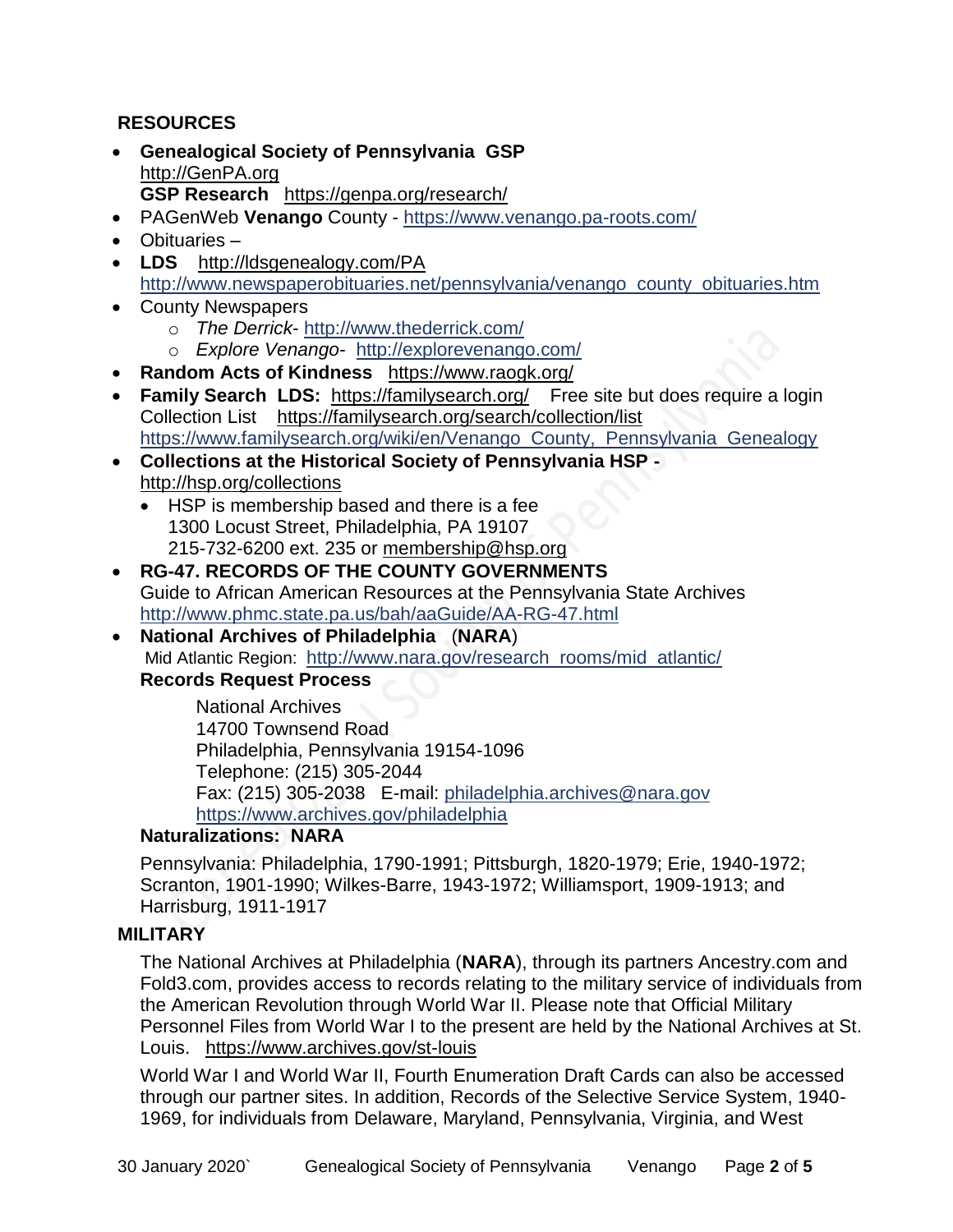Virginia are available from the National Archives at St. Louis. Copies of World War I draft cards can be requested from the National Archives at Atlanta [\(Atlanta.archives@nara.gov](mailto:Atlanta.archives@nara.gov) ).

For information on obtaining World War II era and later draft cards, please see <http://www.archives.gov/st-louis/archival-programs/other-records/selective-service.html> <https://www.archives.gov/philadelphia/public/family-history.html#military>

## **Pennsylvania Military Records Research Guide**

<https://www.raogk.org/pennsylvania-genealogy/pa-military-records/>

## **Probate – Wills Administrations**

Probate records may include Person's exact death date, Names of the family members, Family relationships, Names of spouses of children, Residences, Adoption or guardianship of minor children or dependents, Worth of the property and land holdings, Evidence of occupation, religion, or military service

**Family Search:** Pennsylvania Probate Records, 1683-1994 <https://familysearch.org/>

This collection includes probate records created in Pennsylvania counties. The records include wills, estate records and indexes.

# **State of Pennsylvania Vital Records**

The **Pennsylvania State Archives** collects, preserves and makes available for study the permanently-valuable public records of the Commonwealth, with particular attention given to the records of state government.

Mailing address: 350 North Street Harrisburg, PA 17120 Email: Email PA State Archives Phone: (717) 783-3281

GPS address: 801 North 3rd Street Harrisburg, PA 17102 Coordinates: 40.266080, - 76.886053

# **BIRTH CERTIFICATES**, 1906-1910

The Division of Vital Records (DVR) maintains birth records that occurred in Pennsylvania from 1906 to the present.

For information on public records (births occurring from 1906 to 1910), click on Pennsylvania State Archives <http://www.phmc.pa.gov/archives/Pages/default.aspx>or our Genealogy page.

[http://www.health.pa.gov/MyRecords/Certificates/Genealogy/Pages/14125.aspx#.WNvL](http://www.health.pa.gov/MyRecords/Certificates/Genealogy/Pages/14125.aspx#.WNvLKfkrJHY) [KfkrJHY](http://www.health.pa.gov/MyRecords/Certificates/Genealogy/Pages/14125.aspx#.WNvLKfkrJHY)

# **Death Certificates**, 1906-1965

Original birth certificates for 1906-1910 and death certificates for 1906-1965 are available at the State Archives. Digital copies of the 1906-1908 birth certificates and the 1906-1963 death certificates may be found on Ancestry.com. Pennsylvania residents can access these records free of charge through Ancestry.com Pennsylvania. A free account can be created.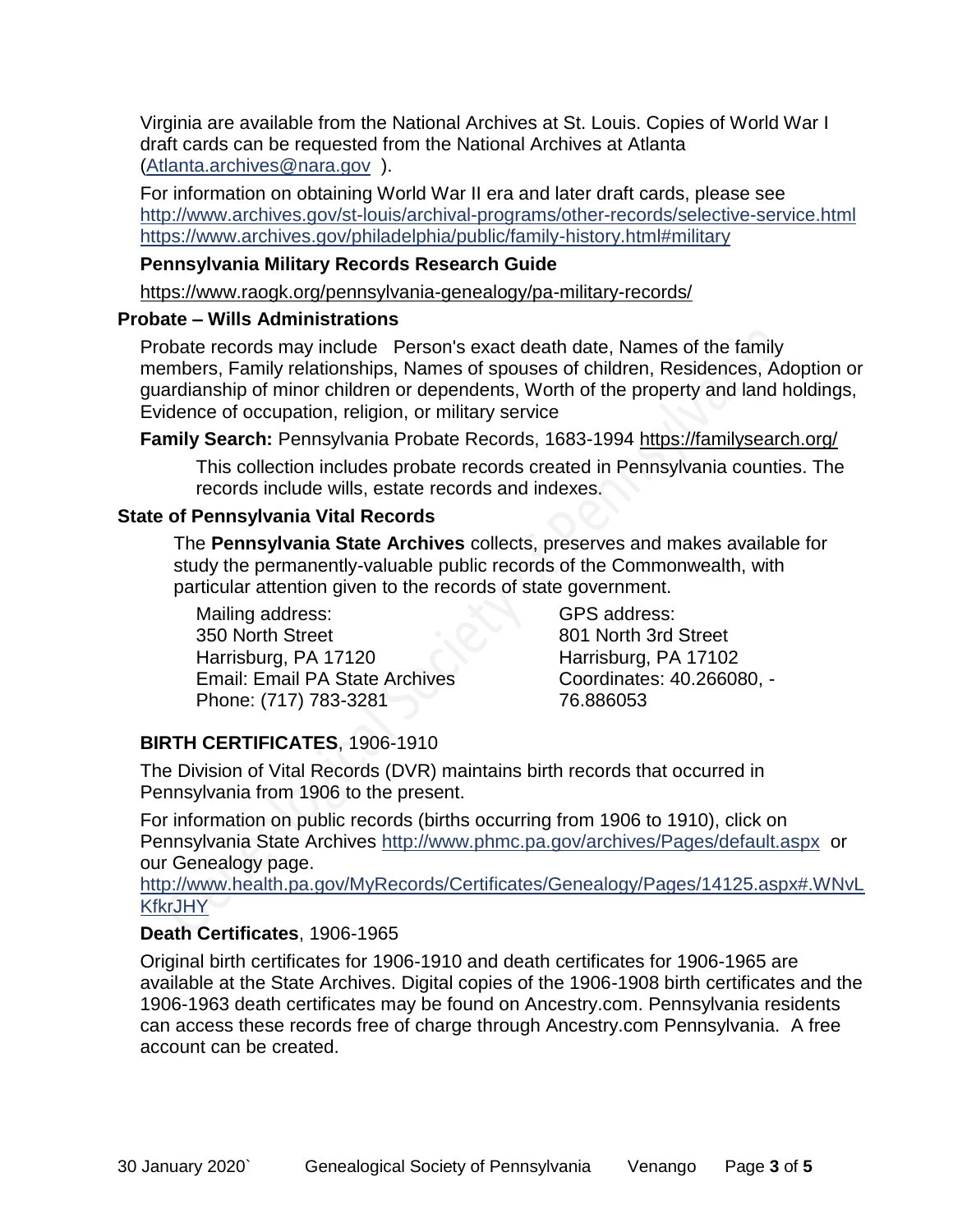## **Certified Copies of Death Certificates**

The Division of Vital Records maintains records of deaths that occurred from 1906 to the present. Certified copies of death certificates (with a raised seal) http://www.health.pa.gov/MyRecords/Certificates/DeathCertificates/Pages/default.aspx# .WP4qlNLytHa

#### **BIRTH AND DEATH CERTIFICATES PRIOR TO 1906**

The Division of Vital Records began collecting birth and death certificates in 1906. Contact the appropriate Pennsylvania County Courthouse for births and deaths that occurred prior to 1906.

**COUNTY COURTHOUSES** [http://www.pacourts.us/courts/courts-of-common](http://www.pacourts.us/courts/courts-of-common-pleas/individual-county-courts)[pleas/individual-county-courts](http://www.pacourts.us/courts/courts-of-common-pleas/individual-county-courts)

#### **PHMC > ARCHIVES > RESEARCH ONLINE >** [VITAL STATISTICS RECORDS](http://www.phmc.pa.gov/Archives/Research-Online/Pages/Vital-Statistics.aspx)

Birth Indices  $\sim$  Census Records  $\sim$  County and Municipal Records  $\sim$  Coal Miners  $\sim$  Death Indices  $\sim$  Indentured Servants  $\sim$  Naturalization and Immigration  $\sim$ Naturalizations, PA Supreme Court  $\sim$  Prison Records  $\sim$  Ships' Passenger Lists  $\sim$ Vital Statistics  $\sim$ 

#### **LAND RECORDS INDICES**

PHMC > Archives > Research Online > Land Records Indices

<http://www.phmc.pa.gov/Archives/Research-Online/Pages/Land-Records-Indices.aspx>

PRE-1733 LAND RECORD INDEXES ~ POST-1733 LAND RECORD INDEXES ~ APPLICATION REGISTERS ~ SURVEYS AND SURVEY LISTS ~ MILITARY BOUNTY LAND  $\sim$  MAPS

#### **NATIONAL ARCHIVES OF PHILADELPHIA**

14700 Townsend Road Philadelphia, Pennsylvania 19154-1096 Telephone: (215) 305-2044 Fax: (215) 305-2038 E-mail: [philadelphia.archives@nara.gov](mailto:philadelphia.archives@nara.gov)

# **Records Available**

- Census Records
- Ship's Passenger Lists
- Naturalization Records
- Military Service Records

#### **Scholarly Commons at University of Pennsylvania,**

#### **Magazine of Early American Datasets** <http://repository.upenn.edu/mead/>

The Magazine of Early American Datasets (MEAD) is an online repository of datasets compiled by historians of early North America. MEAD preserves and makes available these datasets in their original format and as comma-separated-value files (.csv). Each body of data is also accompanied by a codebook. MEAD provides sweet, intoxicating data for your investigations of early North America and the Atlantic World.

**Research at GSP** <https://genpa.org/research/>